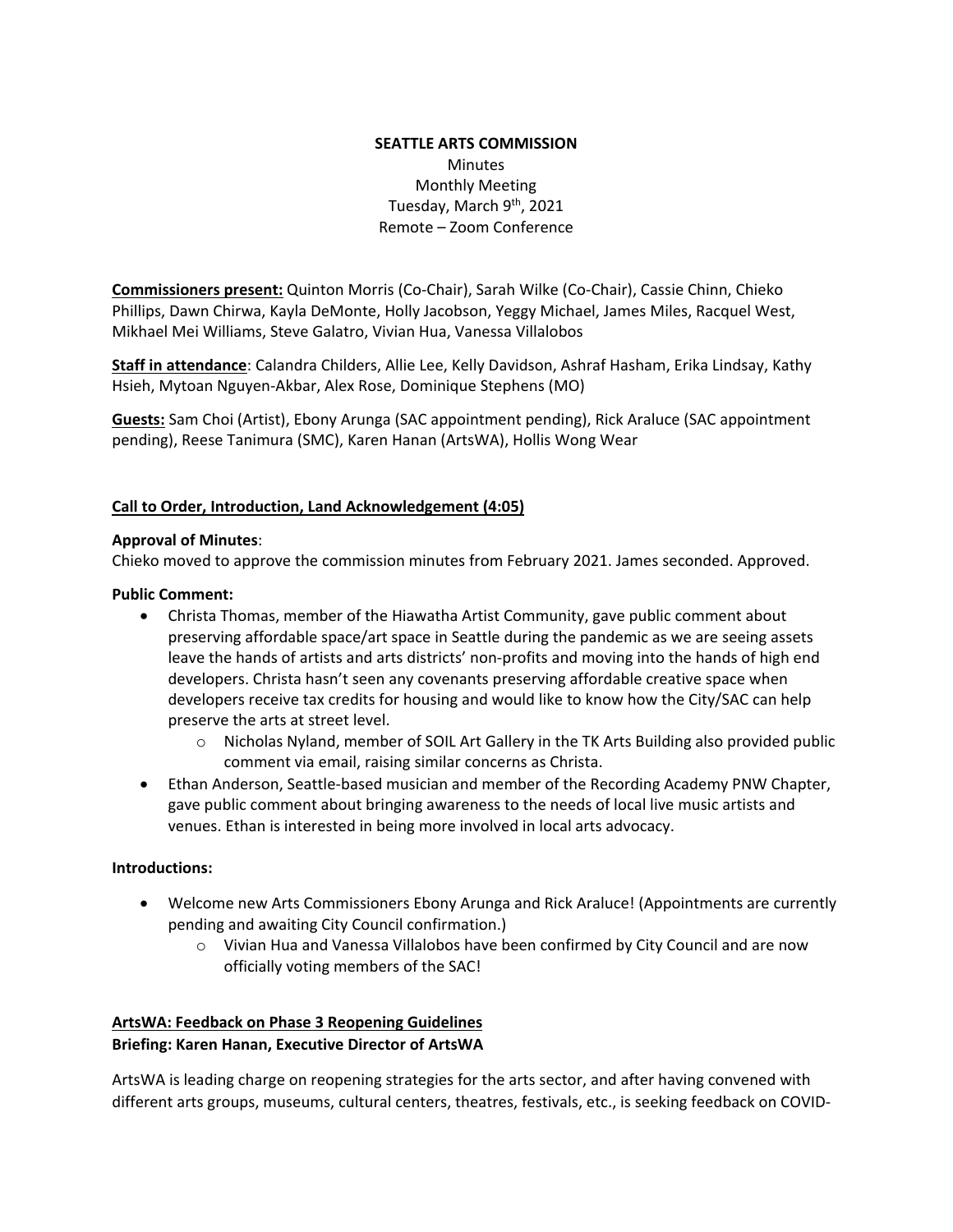19 Phase 3 guidelines for museums and the performing arts sector. Karen will follow up with the specific guideline documents and contact information.

### **Artist Presentation: Sam Jungwoo Choi**

Sam shared a compilation of his autobiographical art work detailing his experiences as a queer trans Korean American.

- **<https://samdoodles.art/@sam.doodles>**
- **<https://www.instagram.com/sam.doodles/>**
- **<https://twitter.com/samjwc>**

## **Director's Report**

### **Briefing: Calandra Childers**

- Currently tracking the American Rescue Plan how it will it flow through the City and State and what our opportunities are to get funds out into community
	- o Potential funding for Hope Corps / centering BIPOC creatives in the City's recovery plan
- Access for All legislation update legislation has been edited to be more equitable (failed at ballot in 2017, at the time legislation was written so that funding would be allocated to support large historic organizations), recent opportunity to make it councilmanic did not pass, but there is still an opportunity to have it on the ballot for people to vote on. Something to consider at the SAC retreat
	- o King County Council is the decision-making body, Inspire WA is organizing, 4Culture will execute funding
- City's recovery plan update Director Pamela Banks (Recovery Director & OED Director) is focused on the economic recovery of the city and is focused on the downtown core. With Reimagining Seattle work, short term interventions and long-term strategies for the BIPOC community outside of the downtown core are also being discussed.
	- o Public Art interventions are in the works
- ARTS Cultural Partnerships funding update ARTS' largest grantmaking program is the Civic Partners program where we fund over 200 organizations (general operating support). We've made changes to our funding allocation matrix by removing org budget size and only going off of scores, which leans more heavily towards our values of racial equity. Sarah and Steven have been part of conversations with impacted organizations and Kathy Hsieh at ARTS has been leading this work and providing context to why we are making these changes. In 2020, 31% of funding went to BIPOC organizations. With this shift, 48% of funding is going to BIPOC organizations, which is a significant change expedited by ARTS Black Love Union demands.
- Questions:
	- $\circ$  Re: Pamela Banks and recovery work what are opportunities for collaboration with Seattle Music Commission? Will there be continued partnership on the creative economy roadmap work from 2019?
		- **E** Creative economy roadmap work got sidelined in 2020 due to COVID-19 response, but Alex Rose, Ashraf Hasham, and Reese Tanimura have been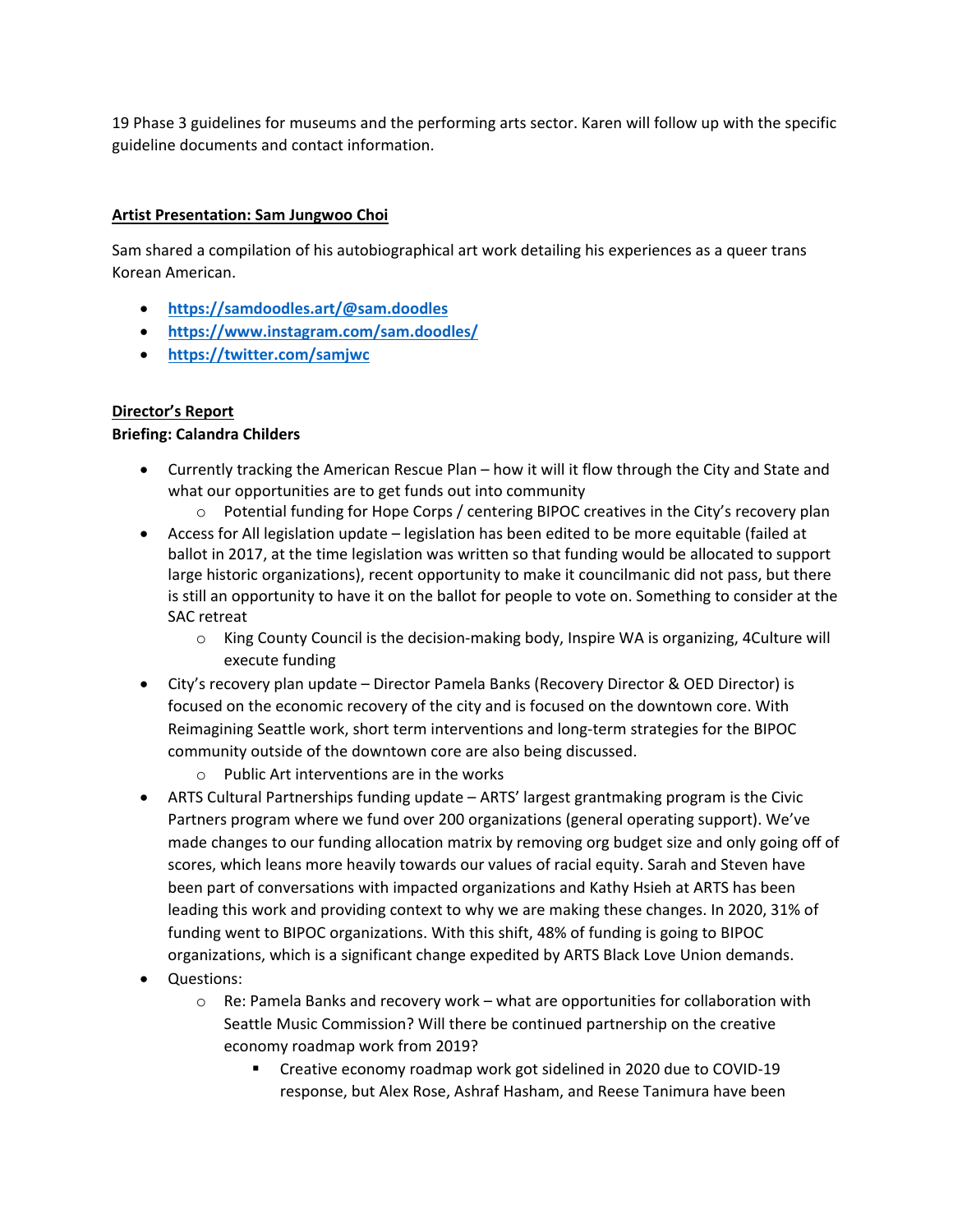engaging with both commissions' work and acting as connection points. We are hoping to identify some of the roadmap work during the SAC retreat and how the two commissions' roles intersect.

- $\triangleright$  Over last few months ARTS and SAC have been focused on jobs pipeline and youth opportunities while OFM and SMC have been more focused on the industry itself and business side of things (with community and pipelines being at the heart of the work).
- $\triangleright$  Would also like to see links with the Film Taskforce.
- $\triangleright$  Director Banks will be attending the next SMC meeting on 3/17 (W). This may be an opportunity to get on the same page.
- $\triangleright$  Recovery is not a one industry/one sided issue arts as a whole needs to be elevated.
- Youth + Community Committee (SMC) Hoping this can be a shared committee to bridge opportunities and help shape the work of the Youth Arts program @ ARTS. SAC members are welcome to join.

## **Chairs' Report Briefing: Quinton Morris, Sarah Wilke**

- Director Search Advisory Committee update Mikhael Williams and Sharon Williams (SAC alumni and ED of CD Forum) have agreed to Co-Chair the committee. We have referred back to our SAC discussion from February to make sure we fill out voices we don't have in this room. Currently putting together a timeline.
- Cultural Space Agency update The interim council is working on how to transfer power of organization to permanent leadership by 7/31. Constituency is the decision-making body of the Cultural Space Agency so we want to make sure to keep that moving. Please reach out to Sarah or Cassie for more info on the status of the work.
- SAC retreat update Hollis Wong Wear will facilitate our retreat on 3/30 (T) and will engage us in a preparation session today.

# **Retreat Prep Session**

### **Briefing: Hollis Wong Wear**

- [Framing Exercise: How can we set SAC up for success in 2021?](https://docs.google.com/presentation/d/1u52NZoCECnmnJbIaXgB87T3gVSHdDFq4ddVtCKpKQbA/edit#slide=id.gc447ec8974_2_65)
- Our retreat intention is to create an actionable 12-month work plan.
	- $\circ$  Commissioners break out into 4 small groups to brainstorm/discuss the following questions:
		- **If BIPOC artists/arts and culture were centered in Seattle's recovery, what would** it look like?
		- How could SAC activate over the next 12 months to realize that vision?
	- o Break out group discussion notes:
		- [Group 1](https://protect2.fireeye.com/v1/url?k=128f1a19-4d1422fd-128f32a9-8621b744bf41-b91cdab8fde6381e&q=1&e=456cf243-c91a-43bb-9c63-4643ee95b615&u=https%3A%2F%2Fdocs.google.com%2Fpresentation%2Fd%2F1Ao7rC-50jDI4R_EHSZv16X-Li7XERAF3_G2jw4bOnZ0%2Fedit%3Fusp%3Dsharing)
		- [Group 2](https://protect2.fireeye.com/v1/url?k=33dc1293-6c472a77-33dc3a23-8621b744bf41-d690082b5d5afc17&q=1&e=456cf243-c91a-43bb-9c63-4643ee95b615&u=https%3A%2F%2Fdocs.google.com%2Fpresentation%2Fd%2F1_1uXXpLSx_85UtI3ThTWa7TmNEt6EU6zt8lR0JAnQSA%2Fedit%3Fusp%3Dsharing)
		- [Group 3](https://protect2.fireeye.com/v1/url?k=53174949-0c8c71ad-531761f9-8621b744bf41-6e5cda4a930d128f&q=1&e=456cf243-c91a-43bb-9c63-4643ee95b615&u=https%3A%2F%2Fdocs.google.com%2Fpresentation%2Fd%2F1oRKy2kYODYDhkuC1sZY1-5PxD9WxyRYeT18DIsK5neA%2Fedit%3Fusp%3Dsharing)